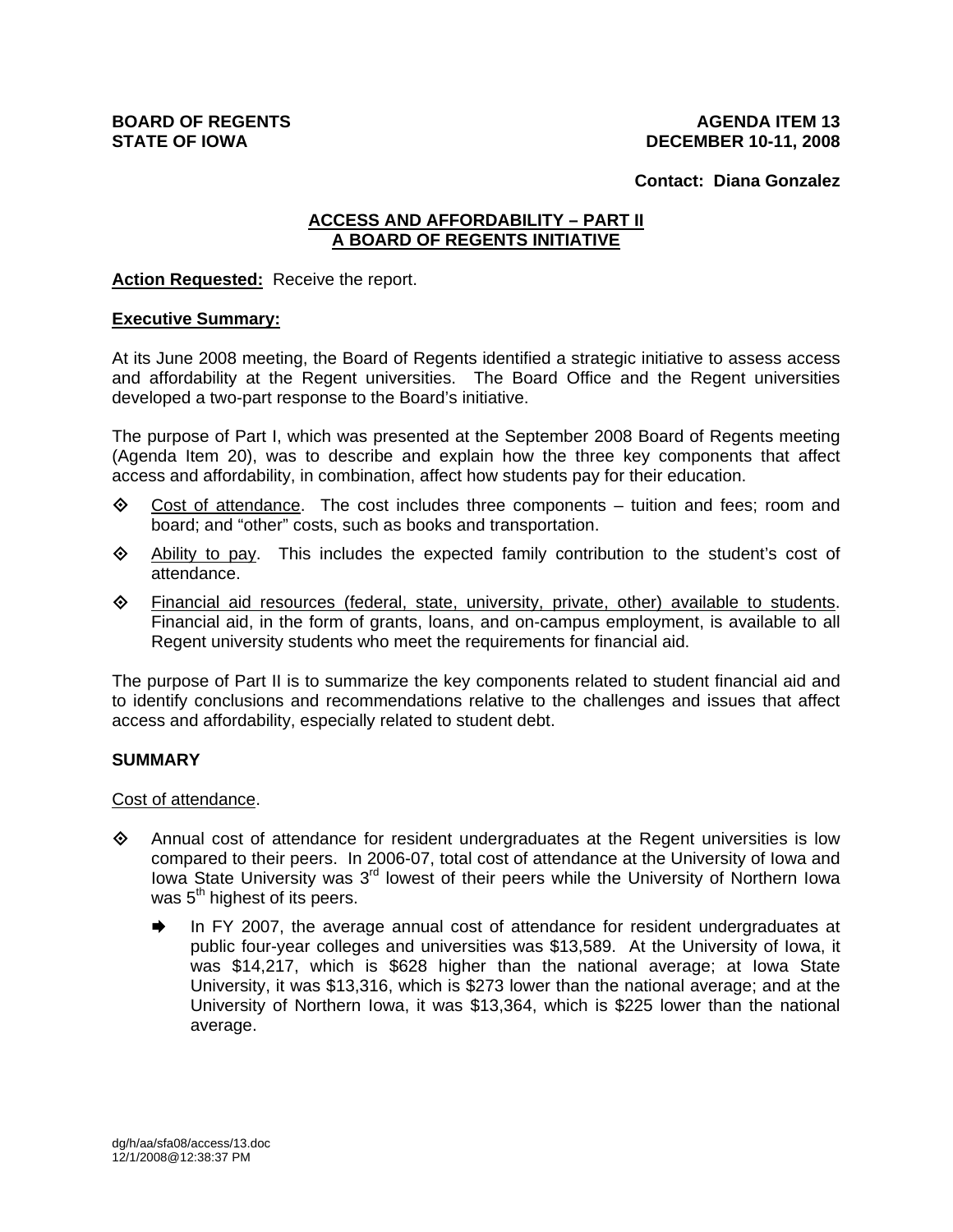- $\diamond$  Between 1997 and 2007, the annual cost of attendance for resident undergraduates at the Regent universities increased by 64.8%. During that same time, the cost of attendance at public four-year colleges and universities increased by 38.2%.<sup>1</sup> The four-year cost of attendance at the Regent universities increased by 61.9%.
- $\diamond$  "Tuition is driven by many factors which colleges and universities must weigh when setting tuition rates. Tuitions reflect decreased state support for public institutions; increased federal, state, and regulatory requirements; rising labor costs as well as increased health care and other employee benefits costs; increased energy costs; the demand and need for up-to-date information technology; and student and family demands for increased services and amenities. There is a direct and inverse relationship between the level of state appropriations and the level of tuition increases. Each dollar cut from state allocations can require more than twice that amount in tuition increases because tuition makes up only about a quarter of institutional income."<sup>1</sup>
- $\diamond$  Between 1981 and 2009, as appropriations as a percent of Regent university general education funding decreased from 77.4% to 49.5%, tuition increased from 20.8% to 44.9%.

# Ability to Pay.

- $\diamond$  Between 1997 and 2006, Iowa median household income increased by 9.2%.<sup>2</sup> In 2006, Iowa's median household income was the  $2^{nd}$  lowest (\$44,491) among the Peer-Eleven states where Regent university peer institutions are located.<sup>3</sup> It was also \$3,960 below the U.S. median household income.<sup>1</sup>
- $\diamond$  Between 2005 and 2007, Iowa median family income increased by 8.4%.<sup>1</sup> In 2006, Iowa's median family income was  $4<sup>th</sup>$  lowest (\$55,735) among the Peer-Eleven states where Regent university peer institutions are located. It was also \$2,791 lower than the U.S. median family income.<sup>1</sup>
- $\Diamond$  In FY 2007, the average debt of those graduates who borrowed to attend one of the Regent universities is higher than the average debt of graduates at peer institutions – SUI ranked #3, ISU ranked #1, and UNI ranked #1. All three are higher than the national average for public four-year in-state schools (Attachment A).
	- $\blacktriangleright$  For 2007 graduates, the debt loads ranged from \$328 \$108,791 at the University of Iowa; \$300 - \$136,703 at Iowa State University; and \$500 - \$89,373 at the University of Northern Iowa.
	- $\rightarrow$  For 2007 graduates, the average debt load for University of Iowa graduates with debt was \$22,181; at Iowa State University, it was \$31,501; and at the University of Northern Iowa, it was 22,541.

<sup>&</sup>lt;sup>1</sup> Source: College Board, 2006.

<sup>2</sup> U.S. Census Bureau.

<sup>&</sup>lt;sup>3</sup> Arizona, California, Indiana, Illinois, Michigan, Minnesota, North Carolina, Ohio, Texas, Wisconsin.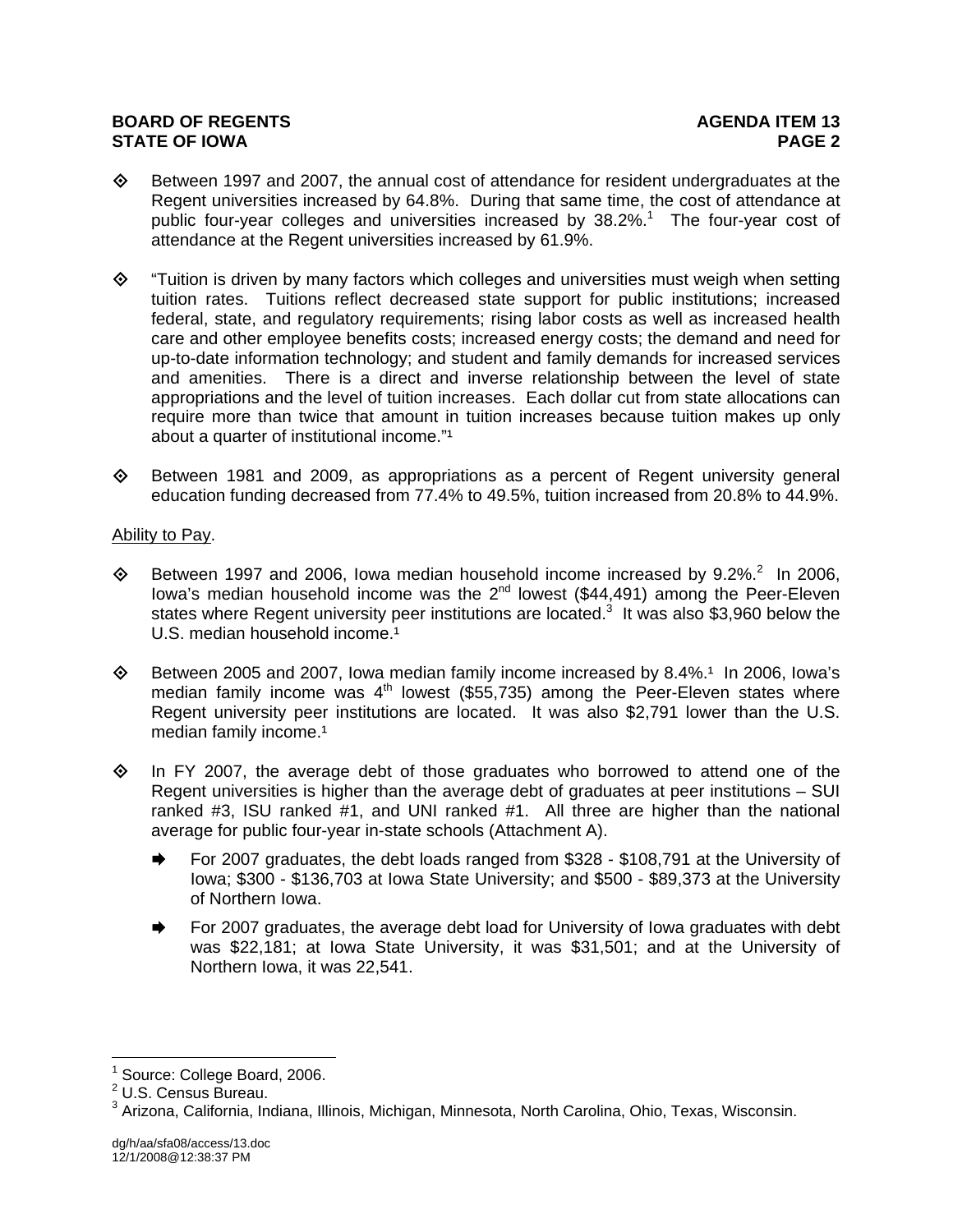- **■** The current report from the *Project on Student Debt* listed Iowa as having the highest average debt load in the country. This average includes all four-year public and private non-profit postsecondary institutions in Iowa.
	- $\boxtimes$  In 2007, the average debt for graduating seniors with debt at the Regent universities was \$25,904; at Iowa four-year independent non-profit colleges and universities, it was \$26,936.
- $\diamond$  The average time to degree for those who graduate from the Regent universities is approximately 4.5 years. The time to degree for many students is extended by students who take advantage of study abroad programs, completion of double majors, and completion of internships.
	- lowa State University has two program majors that are considered five-year programs – Landscape Architecture and Architecture. Students in these programs are also encouraged to study abroad in Rome for a semester. As a result, the debt load for these students is significantly higher (\$42,937), compared to students in other program majors.

Financial aid resources (federal, state, university, private, other) available to students.

- $\diamond$  In 2007, state educational appropriations per FTE for public postsecondary institutions<sup>4</sup> in Iowa (\$6,007) ranked  $7<sup>th</sup>$  lowest among the Peer-Eleven states where Regent university peer institutions are located.<sup>5</sup> The national average educational appropriation per FTE (\$6,773) was \$766 higher than for Iowa.
- $\diamond$  Net tuition revenue<sup>6</sup> per FTE for public postsecondary institutions in Iowa (\$5,724) ranked  $4<sup>th</sup>$  highest among the Peer-Eleven states where Regent university peer institutions are located. The national average net tuition revenue per FTE (\$3,845) was \$1,879 lower than for Iowa.
- $\diamond$  In 2007, the state of Iowa ranked lowest among the Peer-Eleven states where Regent university peer institutions are located in terms of the dollars and percentage of state need-based grant aid awarded to public postsecondary institutions.
	- The range of dollars awarded to public postsecondary institutions was \$3.4 million in Iowa to \$511.8 million in California while the range of percentage of state total awarded to public postsecondary institutions was 6.1% in Iowa to 96.7% in Arizona.
	- The national public four-year in-state need-based grant aid average in 2007 was \$66.4 million and the percentage of the state total awarded was 62.6%.
	- Nationally, state governments provide \$1,000 per capita grant aid. Iowa public universities receive \$115 per capita grant aid. $<sup>7</sup>$ </sup>

 $4$  Includes two-year and four-year institutions.

<sup>&</sup>lt;sup>5</sup> Source: State Higher Education Executive Officers.

 $6$  Source SHEEO. Public postsecondary gross tuition and mandatory fee assessments, less tuition/fees paid by public medical school students, less state-appropriated student financial aid for public postsecondary tuition/fees, less discounts and waivers. 7

Robert Shireman, Testimony to the Iowa General Assembly, 2007.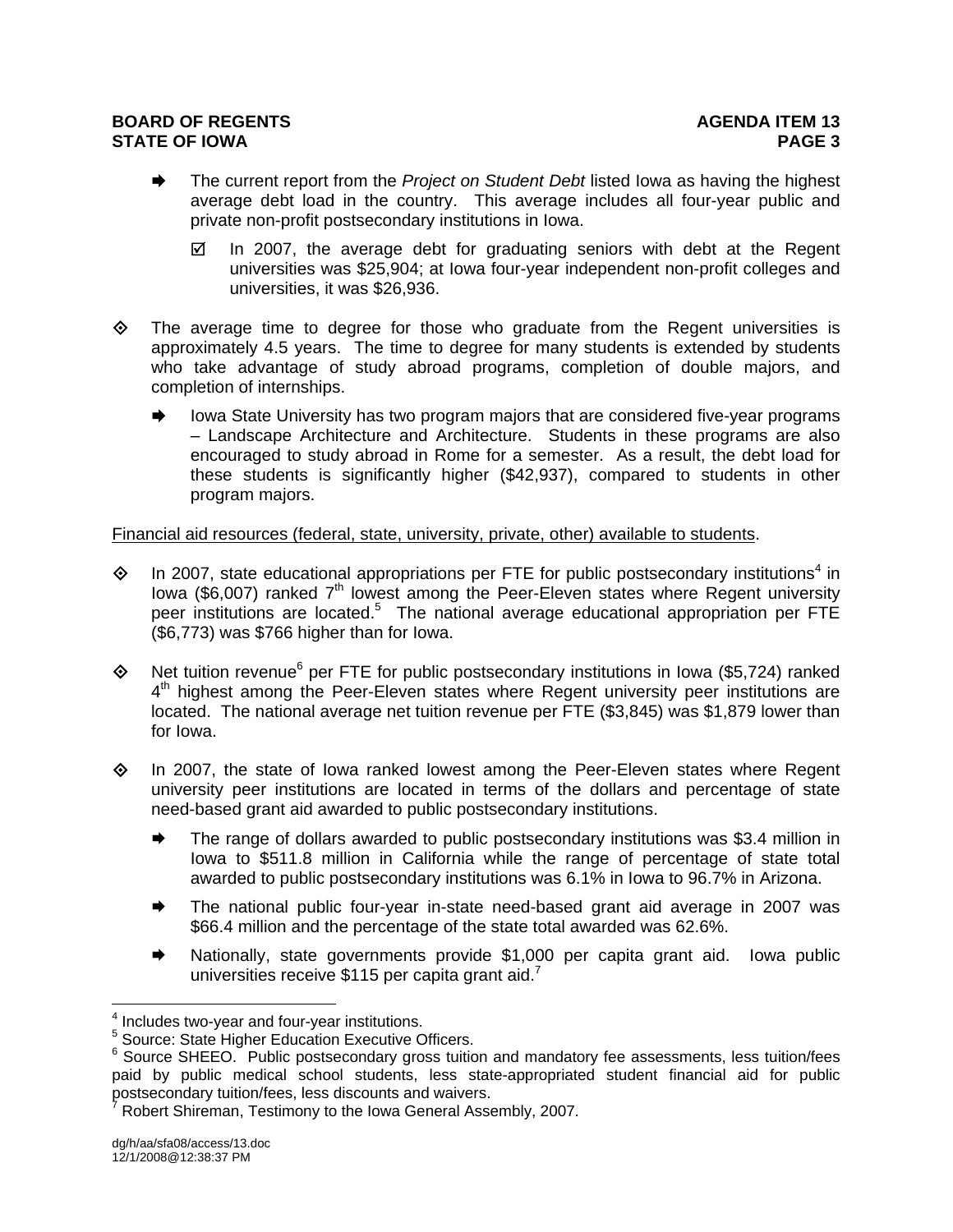- In Iowa, 93.9% of the \$55.5 million state need-based grant aid allocated in 2007 was to private (non-profit and proprietary) colleges and universities.
- $\blacktriangleright$  In his testimony to the Iowa Legislature in October 2007, Robert Shireman<sup>8</sup> pointed out that "increasing need-based grant aid would be one of the most constructive steps that could be taken to reduce the need for students to borrow. If a \$1,000 increase for students with substantial unmet need reduced their borrowing by the same amount each year, it could reduce Iowa's debt levels to close to the national average."
- The Regent universities are among only a handful of public universities that provide grant aid through a tuition set-aside program. $9$  In 2007, the Regent universities provided approximately \$61 million as tuition set-aside for undergraduates. Approximately \$31 million was awarded to undergraduate Iowa residents; this was an increase of 179.4% during the prior ten-year period.
	- $\rightarrow$  Of the total undergraduate tuition set-aside awarded, 33.2% was awarded as need-based aid for Iowa residents and 16.6% was awarded as merit-based aid for Iowa residents.
	- Tuition set-aside funds are also awarded to graduate and professional students. In 2006-07, approximately \$31 million was awarded to graduate and professional students.
- $\Diamond$  In 2007, the average grant aid provided to students in public four-year institutions was  $$4,023^{10}$ ; at the Regent universities, average grant aid was  $$4,383$ . The average loan awarded to students in public four-year institutions was \$5,600; at the Regent universities, the average loan award was \$7,573.
- $\Leftrightarrow$  The use of private (alternative) loans has grown much more dramatically in lowa than in the United States. In Iowa, approximately 46% of private loans were used in the public four-year institutions and 43% were used in private four-year institutions. Between 1995-96 and 2005-06, Iowa private loan volume increased by 5,000%, while in the United States, the volume increased by approximately 1,100%.<sup>11</sup> (Attachment B)
	- At the University of Iowa, the number of students who obtained private loans increased from 381 to 3,098 (+713%) between 1995-96 and 2005-06. The average private loan volume increased from \$1,792,290 to \$28,144,809 (+1,470%). The average private loan award increased from \$4,704 to \$9,085 (+93%).

ENDED TO THE TROOD TO THE TROOD TO THE TROOD THE TROOD THE ROBERT AND THE TROOD THE TROOD THE TROOD THE TROOD THE TROOD THE TROOD THE TROOD THE TROOD THE TROOD THE TROOD THE TROOD THE TROOD THE TROOD THE TROOD THE TROOD TH Project on Student Debt.

<sup>&</sup>lt;sup>9</sup> Board of Regents tuition policy §8.02C-5i requires that a minimum of 15% of gross tuition proceeds be set aside annually by each Regent university for student financial aid.<br><sup>10</sup> Project on Student Debt.

<sup>&</sup>lt;sup>11</sup> Source: College Board and Iowa College Student Aid Commission. This includes undergraduates, graduates, and professional students.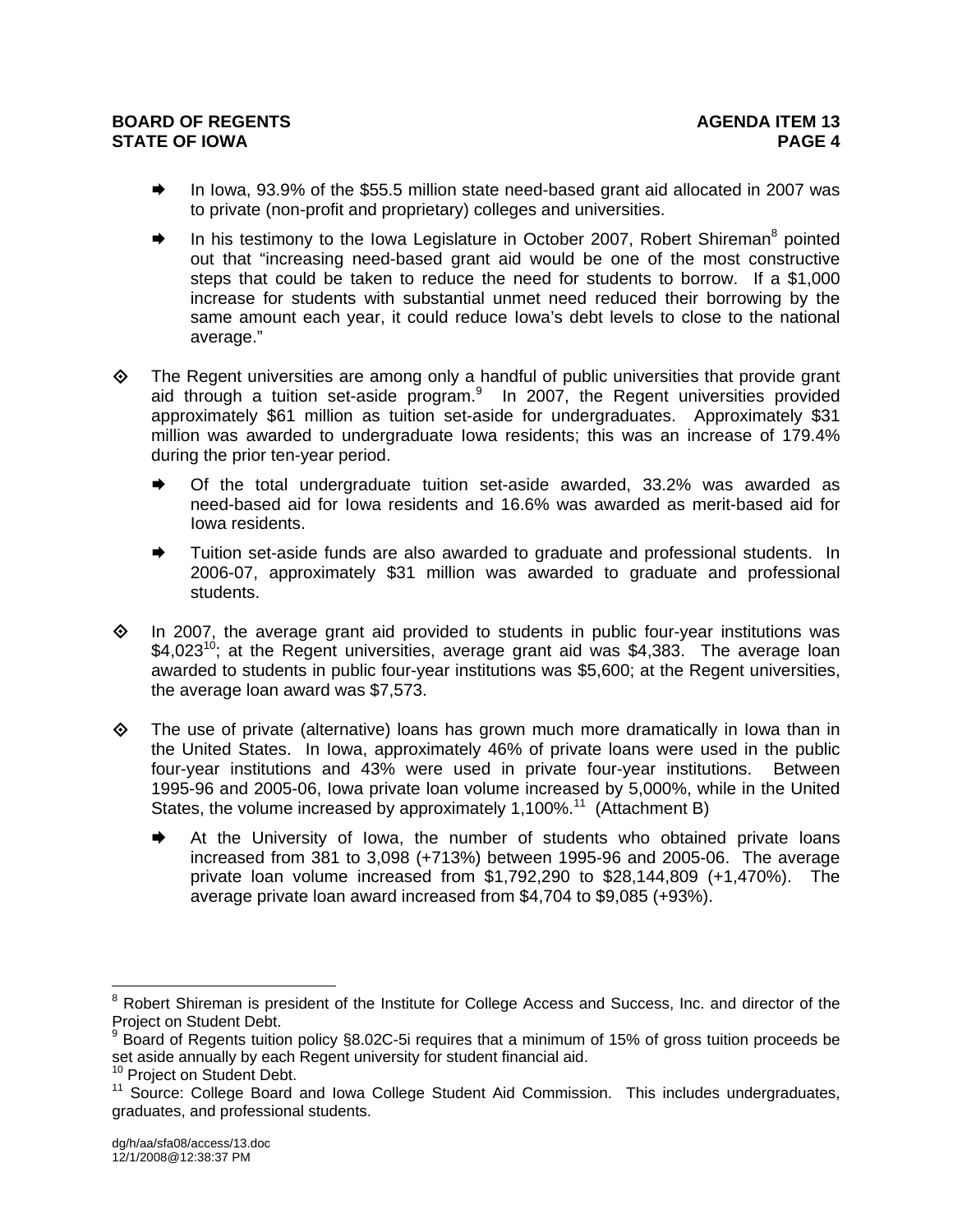- At Iowa State University, the number of students who obtained private loans increased from 5 to  $5,739$  (+114,680%).<sup>12</sup> The average private loan volume increased from \$26,200 to \$44,955,201 (+171,485%). The average private loan award increased from \$5,240 to \$7,833 (+49%).
- At the University of Northern Iowa, the number of students who obtained private loans increased from 40 to 2,021 (+4,952%). The average private loan volume increased from \$84,898 to \$13,495,256 (+15,796%). The average private loan award increased from \$2,122 to \$6,678 (+215%).
- Contrary to the growth of private loans, Parent Loans for Undergraduate Students (PLUS) have been underutilized in Iowa.<sup>13</sup> The primary benefit of the PLUS loans is that parents borrow federal low interest loans to help pay for their student's education and it reduces the need for a student to incur additional debt.
	- Between 1995-96 and 2005-06, the growth of PLUS loans in the United States was 394%, while in Iowa it was 175%.<sup>14</sup> In Illinois, the growth was 744%; in Minnesota, it was 586%; and in Michigan, it was 342%. (Attachment C)
	- **■** At the University of Iowa, the number of students who obtained PLUS loans increased from 1,210 to 2,899 (+140%) between 1995-96 and 2005-06. The average loan volume increased from \$11,844,310 to \$29,974,535 (+153%). The average PLUS loan increased from \$9,789 to \$10,340 (+6%).
	- At Iowa State University, the number of students who obtained PLUS loans increased from 1,380 to 1,788 (+29%). The average PLUS loan volume increased from \$5,948,169 to \$15,905,364 (+167%). The average PLUS loan increased from \$4,310 to \$8,896 (+106%).
	- At the University of Northern Iowa, the number of students who obtained PLUS loans increased from 1,290 to 1,794 (+39%). The average PLUS loan volume increased from \$4,641,245 to \$13,166,621 (+184%). The average PLUS loan increased from \$3,598 to \$7,339 (+104%).
- $\Diamond$  Approximately 23% of undergraduate recipients of financial aid in 2006-07 at the Regent universities received Pell Grants. The average Pell Grant award was \$2,479; the national average was \$2,494.
	- Between 1997 and 2006, the maximum Pell Award increased by 50%, but dropped in purchasing power by 2.4 percentage points. In 1997, the maximum Pell Award covered 27.1% of the total cost of attendance at the Regent universities. In 2006, the maximum Pell Award covered only 24.7% of the total cost of attendance.

<sup>&</sup>lt;sup>12</sup> The program did not assume any volume until 1997-98.

<sup>&</sup>lt;sup>13</sup> Source: College Board and Iowa College Student Aid Commission.<br><sup>14</sup> Parent borrowers were given an in-school deferment authority in the College Cost Reduction and Access Act.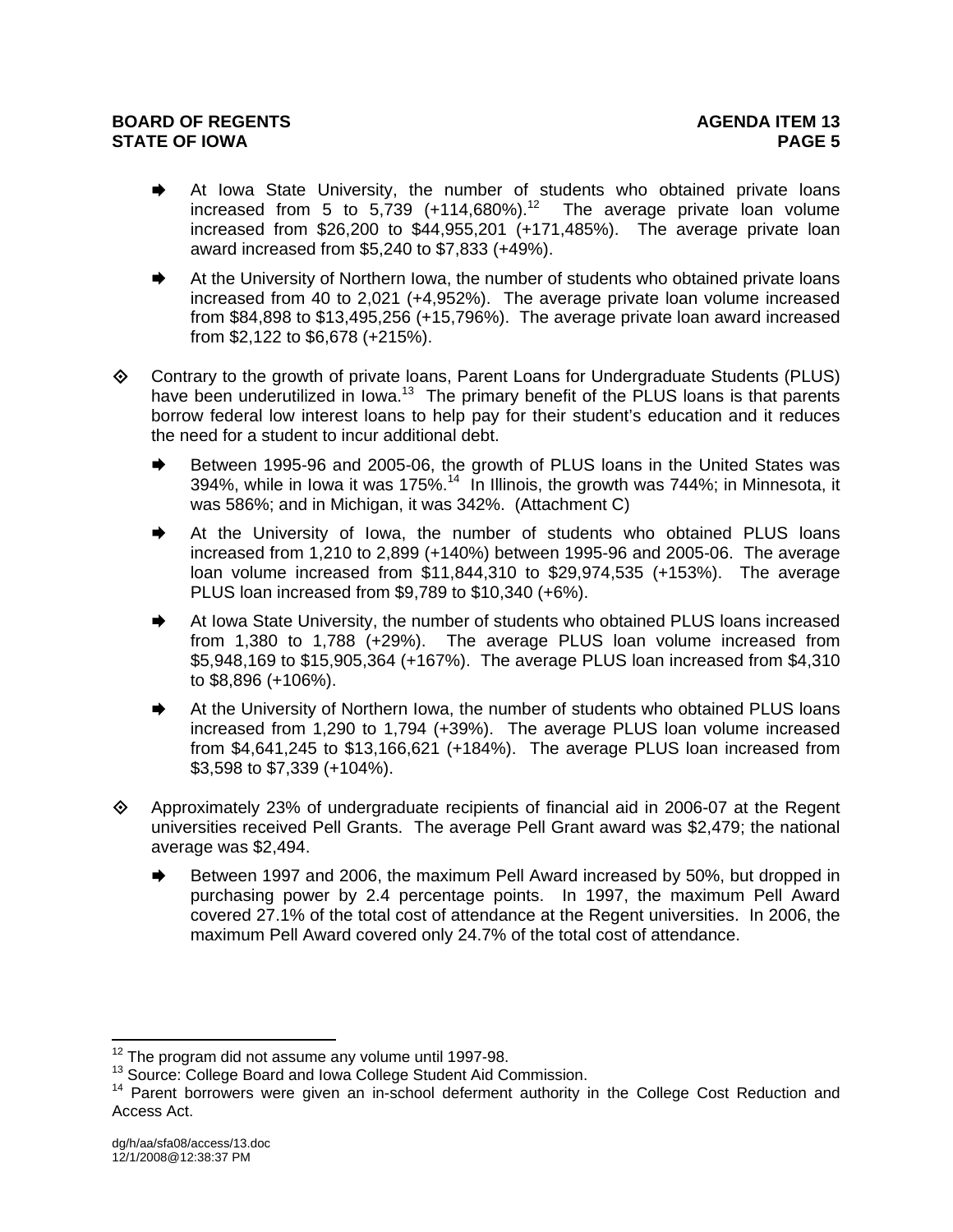- $\diamond$  Between 1997 and 2006, Iowa work-study program allocations for Regent university students decreased by 96.6%. The State of Iowa Scholarship for Regent university students decreased by 100% and has now been discontinued. The Iowa Grant for Regent university students decreased by 12%.<sup>15</sup>
- $\diamond$  In 1997-98, the average federal work-study award at the Regent universities was \$1,621; in 2006-07, it was \$1,186, a decrease of 26.8%.
- $\diamond$  Students who miss priority deadlines for financial aid or who apply for financial aid after grants/scholarships are no longer available typically have a higher proportion of loan aid.

# **CONCLUSIONS**

There are a variety of factors that have contributed to the increase of student debt of students attending the Regent universities.

- $\diamond$  There was intense marketing of private Iowa Partnership Loans originated through the Iowa Student Loan Liquidity Corporation (ISL); frequently, the loans were marketed as the lowest-cost loans available to students even though that was not always the case. Furthermore, these marketing practices did not adequately promote federal loans or ensure that federal loan eligibility had been exhausted.<sup>16</sup>
- $\diamond$  Median household income and median family income are lower in lowa than for the United States and many peer states.
- $\diamond$  Students at peer institutions are receiving more state grant aid than students at the Regent universities.
- $\Diamond$  Decreases in state appropriations for the Regent universities earlier in the decade resulted in significant increases in tuition.
- Students who do not qualify for either need-based or merit-based grant aid rely heavily on loan awards to finance their education.

#### **RECOMMENDATIONS**

 $\diamond$  Ensure that the tuition set-aside program keeps pace with tuition increases. Consider increasing the eligibility of resident students to qualify for need-based tuition set-aside dollars.

 $15$  The All Iowa Opportunity Scholarship was created by the General Assembly in 2007 to provide scholarships to students who do well in high school and who demonstrate financial need. Qualifying students who attend the Regent universities are eligible for a one-year scholarship. The maximum award for the 2008-09 academic year is \$6,420.

<sup>&</sup>lt;sup>16</sup> Report of the Iowa Attorney General, September 2008.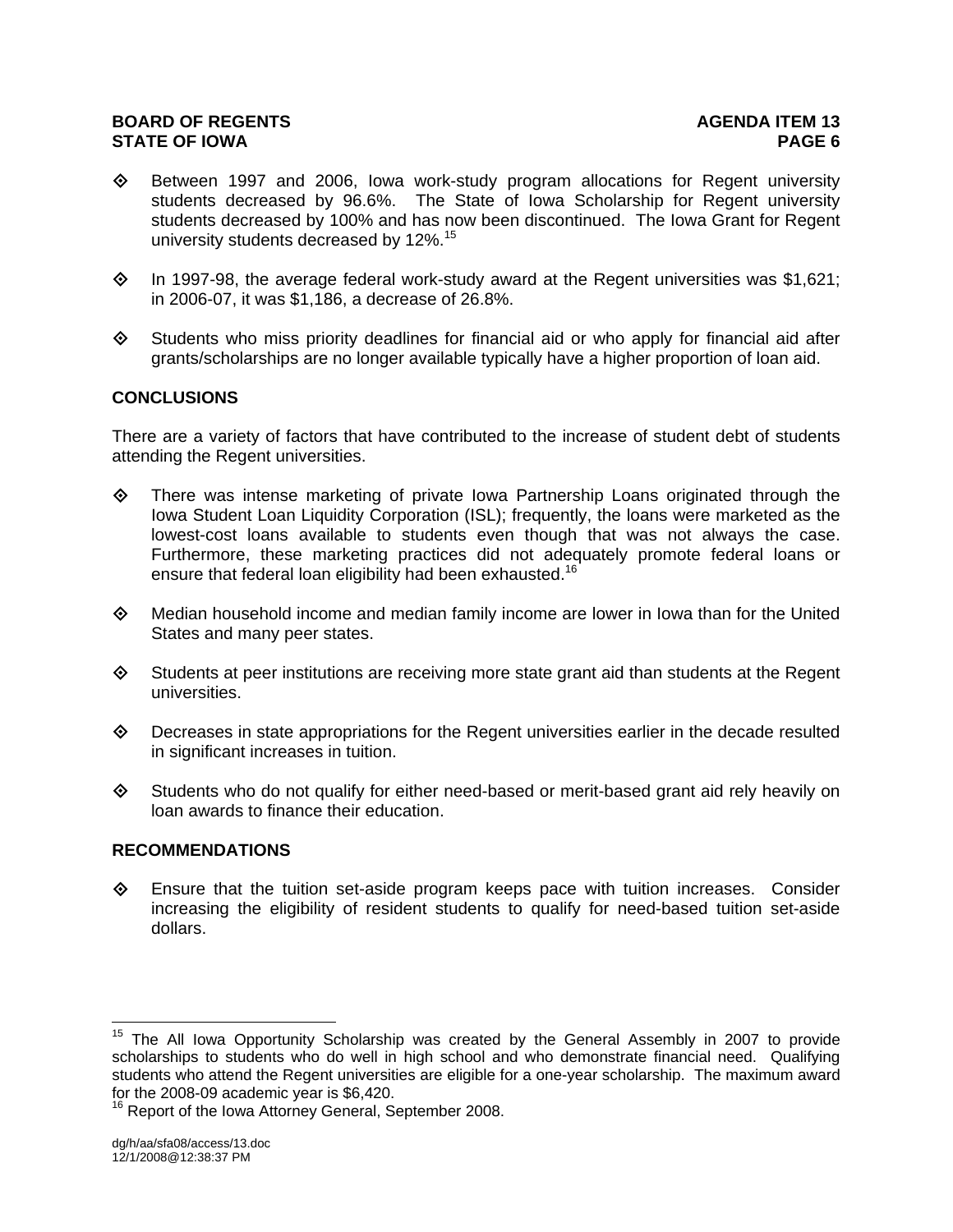- $\Diamond$  Build communication strategies to encourage new and continuing students to complete the Free Application for Federal Student (FAFSA) annually.
	- The Higher Education Reauthorization Act aims to make financial aid application processes and forms more user-friendly for students and parents. Among other changes, it calls for fewer, more understandable questions on the Free Application for Federal Student Aid (FAFSA), requires the U.S. Department of Education (ED) to develop a model format for institutional federal aid offer forms that institutions provide to applicants, and directs ED to develop a system through which students can receive early estimates of the amount of aid they might be eligible to receive.
	- The College Cost Reduction and Access Act of 2007 allows the fixed interest rate for the subsidized Federal Stafford Loan for undergraduate students to decrease from the current rate of 6.8% to 3.4% by July 2011.
	- The Act also increased the family income threshold to allow more students from low income families to qualify automatically for an expected family contribution of \$0.
- $\Leftrightarrow$  Notify all parents of dependent students of their maximum eligibility under the Federal Parent Loan for Undergraduate Students (PLUS), a low interest federal loan that may help parents provide the financial support recommended by the FAFSA.
- Adhere to the new Iowa Code of Conduct (HF 2690) and the provisions of the Higher Education Opportunity Act, which includes provisions related to prohibited conduct, preferred lender arrangement, disclosures to borrowers, and self-certification.
- Encourage completion by all students, including transfer students, of a financial literacy component as part of their first-year experience. Provide online resources that offer money management advice and self-help tools which enable students to budget limited financial resources.
- $\Diamond$  Evaluate financial aid department staffing levels to determine if adequate staffing is available to provide appropriate financial counseling for students.
- $\diamondsuit$  Explore with appropriate state agencies the possibility of developing loan forgiveness programs by offering tax incentives to employers who provide loan forgiveness benefits.
- $\diamond$  Explore more state funding for grant aid programs.
- $\diamond$  Encourage greater participation of students in a four-year graduation plan.<sup>17</sup>
- $\diamond$  Advocate for increased funding in federal financial aid scholarships and grants.
- $\Diamond$  Partner with institution foundations to augment the volume of private dollars available to support need-based scholarships and grants.

 $17$  Students will be eligible to receive Pell Grants on a year-round basis to foster persistence and reduce time-to-degree as a result of the Higher Education Reauthorization.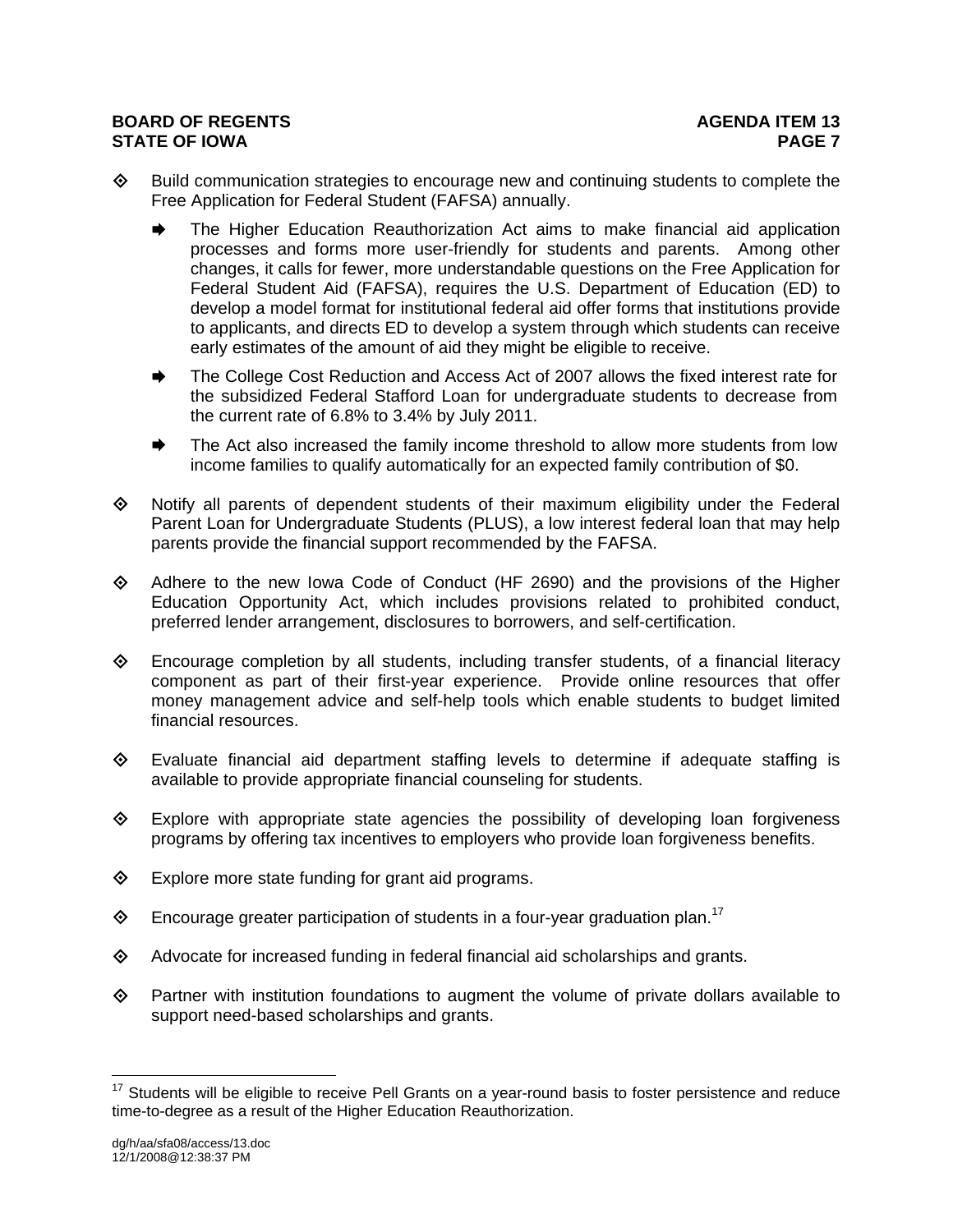- $\diamondsuit$  Assess efficacy of student financial aid information provided through the institutions' websites and other media and make appropriate improvements to ensure that the information provided is easy-to-access and understandable.
- $\diamond$  Award federal, state, university, and private scholarships and grants to qualifying students before awarding loans to them.
- $\diamondsuit$  Encourage the current level of support from Regent university foundations in grant and scholarship aid to students.

#### **IMPROVEMENTS IN FINANCIAL AID SERVICES**

In the recent past, the three universities have revised or implemented practices aimed at improving financial aid services. All three universities partnered with the National Endowment for Financial Education (NEFE) to offer CashCourse on the institutional websites. This provides a wealth of information on financial literacy issues that students can access at their convenience.

#### University of Iowa

- $\diamond$  Provides counseling by financial aid professionals regarding terms and conditions of federal loans. Students are offered a link on the financial aid website (www.uiowa.edu/financial-aid/loans/guidelines.html) regarding private loans.
- $\diamond$  Provides links through the financial aid website (www.uiowa.edu/financialaid/maanging/index.html).
- Provides an office called "Student Credit and Money Management Services" (www.imu.uiowa.edu/money) which offers money management services, including advice on the use of credit cards. Financial aid counselors are available to help students who need assistance in managing their financial resources, including establishing a reasonable budget while enrolled in school.

#### Iowa State University

- $\Diamond$  Discontinued practice of including private loans as one of several options within the financial aid package; student indebtedness has shown more stability in the recent past.
- $\diamond$  Increased promotion of the 12-month payment plan which allows families to pay fall and spring semester university charges in 12 monthly installments.
- $\diamond$  Increased one-on-one counseling availability to students and families during summer orientation to cover aspects of total cost of attendance, and options for paying remaining balances.
- $\diamond$  Provides personal finance course, HDFS 283; it is now available as a face-to-face and a web-based course.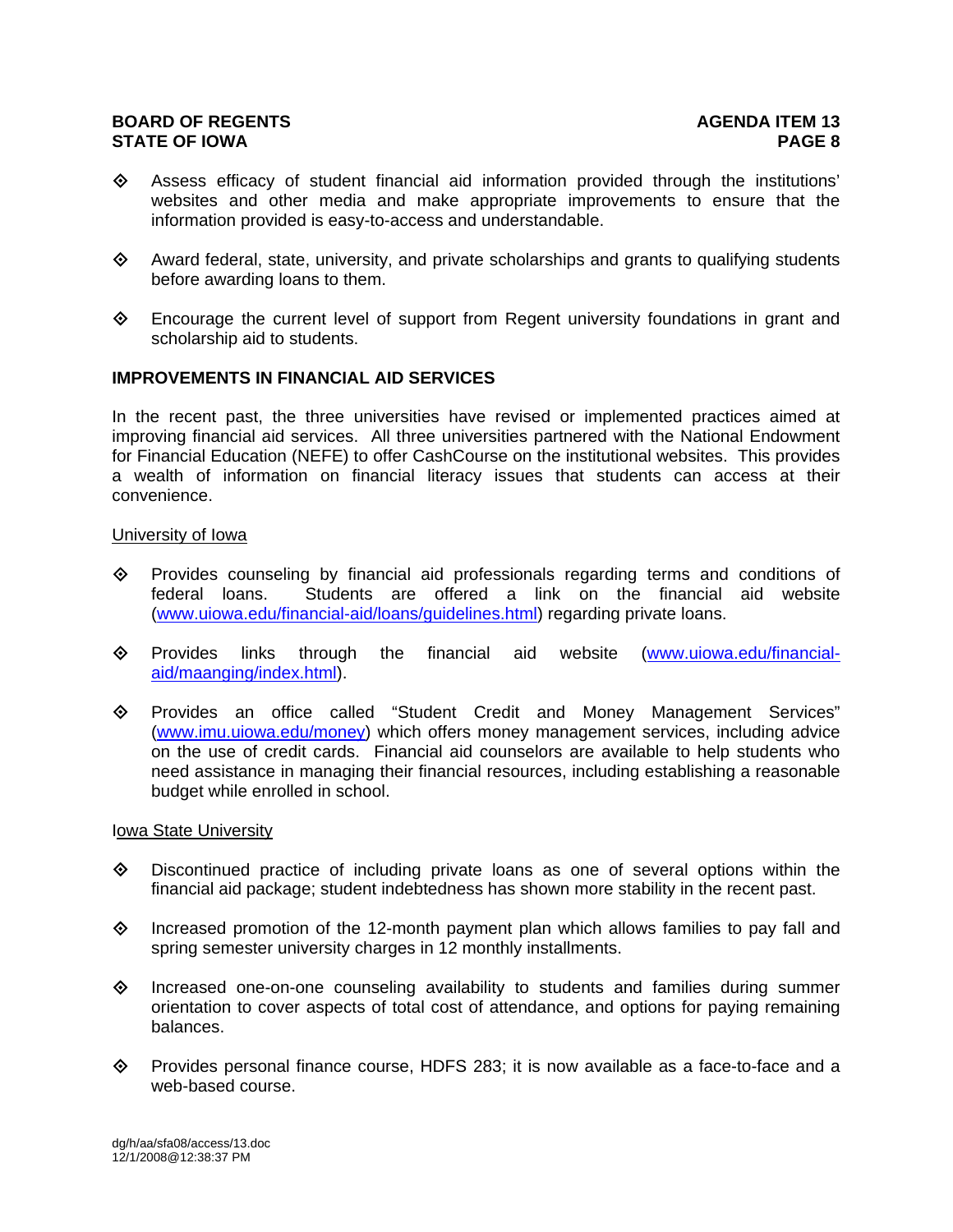- $\Leftrightarrow$  Financial literacy information provided on financial aid website at www.financialaid.iastate.edu.
- $\Leftrightarrow$  Financial Counseling Clinic available free of charge to all students (http://www.hdfs.hs.iastate.edu/financial).

# University of Northern Iowa

- $\Diamond$  In the process of redesigning website for easier access to financial literacy information.
- $\diamondsuit$  In the process of reviewing all current policies and procedures regarding loan administration to make sure that current practices are not enabling students to borrow irresponsibly.
- $\Diamond$  Developed a pilot program requiring all private loan borrowers to complete an information packet which includes budget information, debt to income ratio upon repayment, and other pertinent items.
- Expanded financial aid literacy initiatives by holding sessions on budgeting, debt management, credit cards, private loans, and money management.
- Added 10-, 11-, and 12-month payment options to the current 3-month tuition payment plan.
- $\Diamond$  In the process of changing the awarding system for 2009-10, which will require students to confirm actively the amount of loan money they request each year.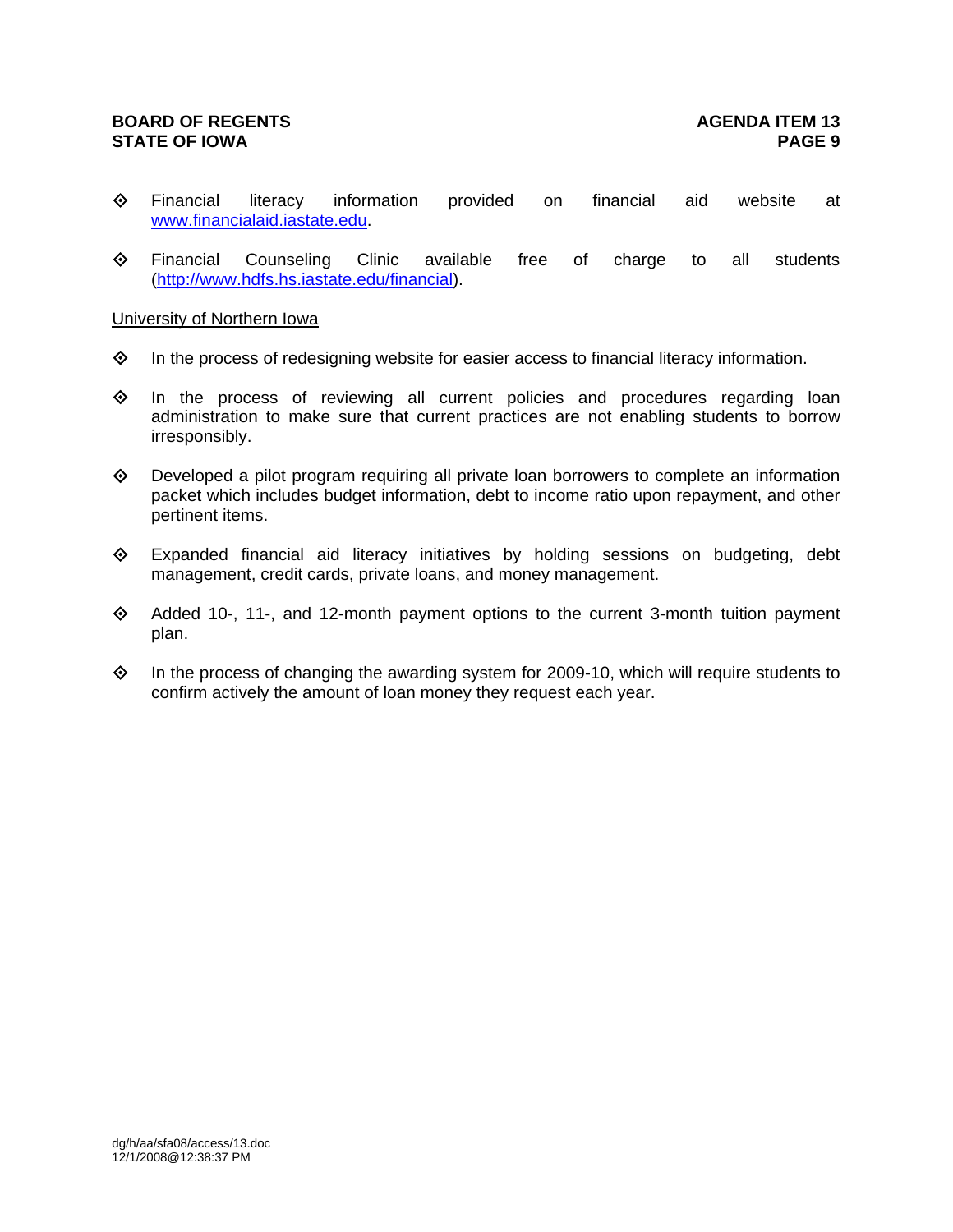# **UNDERGRADUATE RESIDENT COSTS AND SELECTED AID18 AT THE UNIVERSITY OF IOWA AND ITS PEER GROUP 2006-07**

| <b>INSTITUTION</b>                        | <b>TOTAL</b><br>COSTS <sup>19</sup> | <b>TUITION</b><br><b>AND FEES</b> | % STATE<br><b>NEED</b>  | % $SEOG21$<br><b>AWARDED</b> | AVG. NEED-<br><b>BASED AID</b> | AVG. DEBT      |
|-------------------------------------------|-------------------------------------|-----------------------------------|-------------------------|------------------------------|--------------------------------|----------------|
|                                           |                                     |                                   | <b>BASED</b>            |                              |                                |                |
|                                           |                                     |                                   | GRANT AID <sup>20</sup> |                              |                                |                |
| University of Arizona                     | \$12,418(11)                        | \$5,048(11)                       | 96.7% (1)               | 19.9% (9)                    | \$6,510(7)                     | \$18,241(7)    |
| University of North Carolina, Chapel Hill | \$13,036(10)                        | \$5,340(10)                       | $70.7\%$ (5)            | $36.1\%$ (6)                 | \$8,771(2)                     | \$14,912(11)   |
| University of Iowa                        | \$14,217(9)                         | \$6,544(9)                        | $6.1\%$ (11)            | $17.1\%$ (10)                | \$4,922(10)                    | \$22,181(3)    |
| Indiana University, Bloomington           | \$14,513(8)                         | \$7,837(6)                        | 76.3% (2)               | $39.1\%$ (4)                 | \$6,716(6)                     | \$19,763(6)    |
| University of Wisconsin, Madison          | \$15,747(7)                         | \$8,047(5)                        | $72.1\%$ (4)            | $58.2\%$ (1)                 | \$3,319(11)                    | \$21,018(4)    |
| University of Minnesota, Twin Cities      | \$16,012(6)                         | \$10,756(2)                       | $60.9\%$ (7)            | $30.8\%$ (7)                 | \$7,596(4)                     | \$24,995(1)    |
| <b>Ohio State University</b>              | \$16,041(5)                         | \$8,676(4)                        | 56.0% (8)               | $36.2\%$ (5)                 | \$6,480(8)                     | \$19,978(5)    |
| University of Texas, Austin               | \$16,246(4)                         | \$7,670(7)                        | 74.2% (3)               | $41.2\%$ (2)                 | \$6,300(9)                     | \$16,800(9)    |
| University of Michigan                    | \$18,637(3)                         | \$10,447(3)                       | $31.7\%$ (10)           | $39.7\%$ (3)                 | \$7,786(3)                     | \$23,754(2)    |
| University of Illinois, Urbana-           | \$19,326(2)                         | \$11,130(1)                       | 55.0% (9)               | 15.7% (11)                   | \$7,179(5)                     | \$17,057(8)    |
| Champaign                                 |                                     |                                   |                         |                              |                                |                |
| University of California, Los Angeles     | \$19,458(1)                         | \$7,038(8)                        | $67.0\%$ (6)            | $25.6\%$ (8)                 | \$11,336(1)                    | \$16,220(10)   |
|                                           |                                     |                                   |                         |                              |                                |                |
| Public four-year in-state                 | \$13,589                            | \$6,185                           | 62.6%                   | $29.4\%^{22}$                | \$5,293                        | $$19,202^{23}$ |
|                                           |                                     |                                   |                         |                              |                                |                |

<sup>&</sup>lt;sup>18</sup> Source: Peterson's.<br><sup>19</sup> Full-time resident tuition and fees; room and board varies by plan.<br><sup>20</sup> Source: National Association of State Student Grant and Aid Programs; public in-state institutions.<br><sup>21</sup> Federal Supple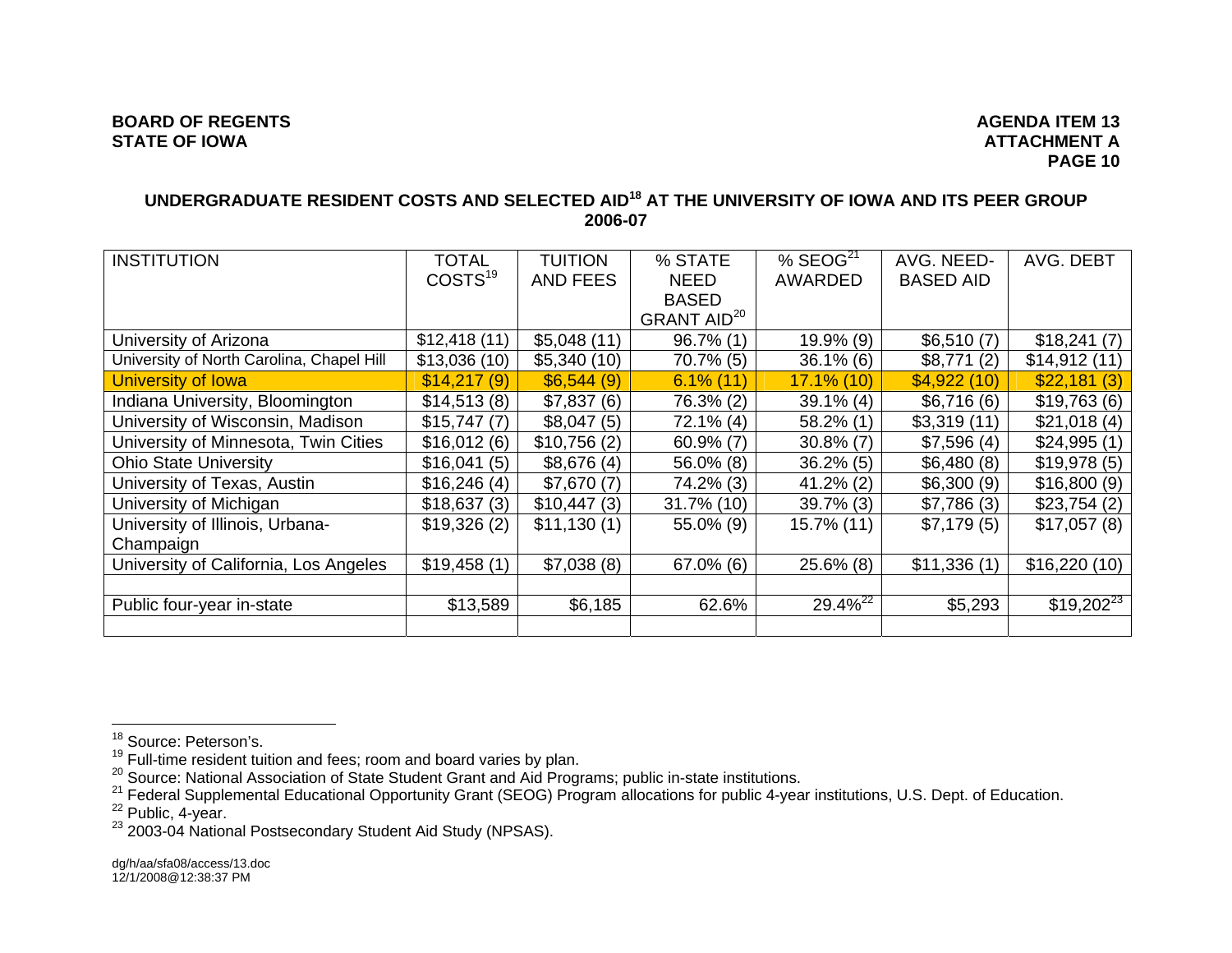# **UNDERGRADUATE RESIDENT COSTS AND SELECTED AID24 AT IOWA STATE UNIVERSITY AND ITS PEER GROUP 2006-07**

| <b>INSTITUTION</b>                   | TOTAL               | <b>TUITION</b> | % STATE                 | % $SCOG27$          | AVG. NEED        | AVG. DEBT      |
|--------------------------------------|---------------------|----------------|-------------------------|---------------------|------------------|----------------|
|                                      | COSTS <sup>25</sup> | AND FEES       | <b>NEED</b>             | AWARDED             | <b>BASED AID</b> |                |
|                                      |                     |                | <b>BASED</b>            |                     |                  |                |
|                                      |                     |                | GRANT AID <sup>26</sup> |                     |                  |                |
| University of Arizona                | \$12,418(11)        | \$5,048(11)    | $96.7\%$ (1)            | $19.9\%$ (9)        | \$6,510(7)       | \$18,241(8)    |
| North Carolina State University      | \$12,490(10)        | \$5,117(10)    | $70.7\%$ (5)            | $36.1\%$ (6)        | \$7,682(3)       | \$14,930(10)   |
| <b>Iowa State University</b>         | \$13,316(9)         | \$6,360(9)     | $6.1\%$ (11)            | $17.1\%$ (10)       | \$4,916(10)      | \$31,501(1)    |
| Texas A & M University               | \$14,995(8)         | \$7,335(8)     | 74.2% (3)               | $41.2\%$ (2)        | \$7,933(2)       | \$19,940(7)    |
| <b>Purdue University</b>             | \$15,100(7)         | \$7,750(7)     | 76.3% (2)               | $39.1\%$ (4)        | \$7,030(6)       | \$21,636(3)    |
| University of Wisconsin, Madison     | \$15,747(6)         | \$8,047(6)     | 72.1% (4)               | 58.2% (1)           | \$3,319(11)      | \$21,018(5)    |
| University of Minnesota, Twin Cities | \$16,012(5)         | \$10,756(2)    | $60.9\%$ (7)            | $30.8\%$ (7)        | \$7,596(4)       | \$24,995(2)    |
| <b>Ohio State University</b>         | \$16,041(4)         | \$8,676(4)     | 56.0% (8)               | $36.2\%$ (5)        | \$6,480(8)       | \$19,978(6)    |
| <b>Michigan State University</b>     | \$16,316(3)         | \$9,640(3)     | 31.7% (10)              | $39.7\%$ (3)        | \$6,378(9)       | \$21,175(4)    |
| University of Illinois, Urbana-      | \$19,326(2)         | \$11,130(1)    | 55.0% (9)               | 15.7% (11)          | \$7,179(5)       | \$17,057(9)    |
| Champaign                            |                     |                |                         |                     |                  |                |
| University of California, Davis      | \$19,657(1)         | \$8,124(5)     | $67.0\%$ (6)            | $25.6\%$ (8)        | \$10,412(1)      | \$14,372(11)   |
|                                      |                     |                |                         |                     |                  |                |
| Public four-year in-state            | \$13,589            | \$6,185        | 62.6%                   | 29.4% <sup>28</sup> | \$5,293          | $$19,202^{29}$ |
|                                      |                     |                |                         |                     |                  |                |

<sup>&</sup>lt;sup>24</sup> Source: Peterson's.<br><sup>25</sup> Full-time resident tuition and fees; room and board varies by plan.<br><sup>26</sup> Source: National Association of State Student Grant and Aid Programs; public in-state institutions.<br><sup>26</sup> Federal Supple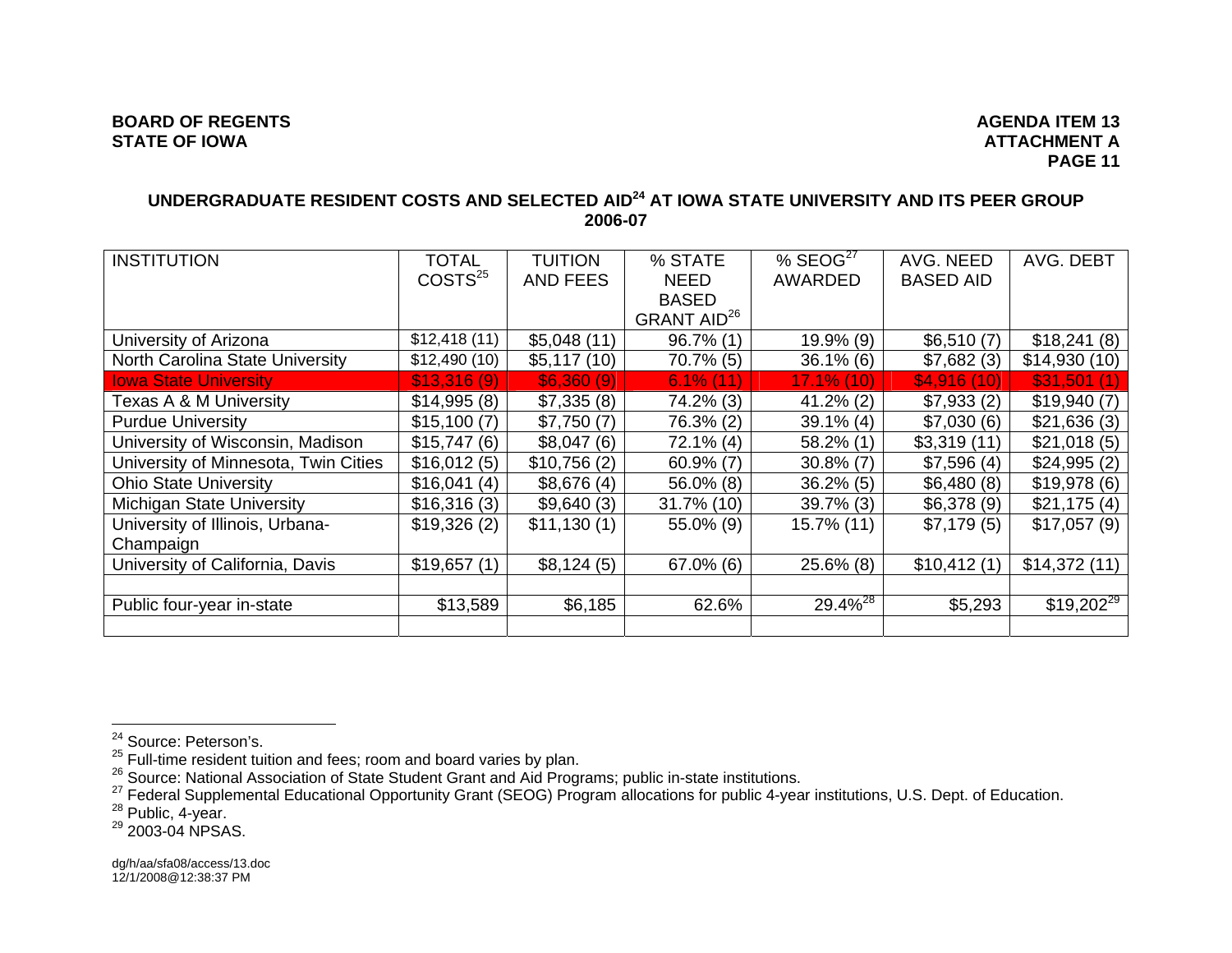#### **BOARD OF REGENTS AGENUS AGENUS** AGENUS AGENUS AGENUS AGENUS AGENUS AGENUS AGENUS AGENUS AGENUS AGENUS AGENUS AGENUS AGENUS AGENUS AGENUS AGENUS AGENUS AGENUS AGENUS AGENUS AGENUS AGENUS AGENUS AGENUS AGENUS AGENUS AGENUS **STATE OF IOWA**

# **ATTACHMENT A PAGE 12**

#### **UNDERGRADUATE RESIDENT COSTS AND SELECTED AID30 AT THE UNIVERSITY OF NORTHERN IOWA AND ITS PEER GROUP 2006-07**

| <b>INSTITUTION</b>                  | TOTAL               | <b>TUITION</b>  | % STATE                 | $%$ SEOG $^{33}$ | AVG. NEED        | AVG. DEBT      |
|-------------------------------------|---------------------|-----------------|-------------------------|------------------|------------------|----------------|
|                                     | COSTS <sup>31</sup> | <b>AND FEES</b> | <b>NEED</b>             | <b>AWARDED</b>   | <b>BASED AID</b> |                |
|                                     |                     |                 | <b>BASED</b>            |                  |                  |                |
|                                     |                     |                 | GRANT AID <sup>32</sup> |                  |                  |                |
| University of North Carolina,       | \$10,080(11)        | \$4,029(10)     | $70.7\%$ (5)            | $36.1\%$ (6)     | \$4,852(6)       | \$16,708(9)    |
| Greensboro                          |                     |                 |                         |                  |                  |                |
| <b>Indiana State University</b>     | \$10,242(10)        | \$7,148(5)      | 76.3% (2)               | $39.1\%$ (4)     | \$5,221(5)       | \$20,868(5)    |
| California State University, Fresno | \$10,352(9)         | \$3,299(11)     | $67.0\%$ (6)            | $25.6\%$ (8)     | \$6,745(3)       | \$11,141(11)   |
| University of Wisconsin, Eau Claire | \$10,995(8)         | \$5,845(8)      | $72.1\%$ (4)            | $58.2\%$ (1)     | \$4,837(7)       | \$18,466(6)    |
| Northern Arizona University         | \$11,416(7)         | \$4,844(9)      | $96.7\%$ (1)            | $19.9\%$ (9)     | \$5,332(4)       | \$16,170(10)   |
| University of North Texas           | \$11,810(6)         | \$6,320(7)      | 74.2% (3)               | $41.2\%$ (2)     | \$4,422(9)       | \$17,950(8)    |
| University of Northern Iowa         | \$13,364(5)         | \$7,084(6)      | $6.1\%$ (11)            | 17.1% (10)       | \$3,423(11)      | \$22,541(1)    |
| University of Minnesota, Duluth     | \$15,504(4)         | \$9,600(1)      | $60.9\%$ (7)            | $30.8\%$ (7)     | \$6,967(2)       | \$21,933(3)    |
| <b>Illinois State University</b>    | \$15,867(3)         | \$9,019(3)      | 55.0% (9)               | 15.7% (11)       | \$8,212(1)       | \$18,053(7)    |
| <b>Central Michigan University</b>  | \$16,356(2)         | \$9,120(2)      | $31.7\%$ (10)           | $39.7\%$ (3)     | \$4,009(10)      | \$22,128(2)    |
| <b>Ohio University</b>              | \$17,334(1)         | \$8,907(4)      | $56.0\%$ (8)            | $36.2\%$ (5)     | \$4,829(8)       | \$20,880(4)    |
|                                     |                     |                 |                         |                  |                  |                |
| Public four-year in-state           | \$13,589            | \$6,185         | 62.6%                   | $29.4\%^{34}$    | \$5,293          | $$19,202^{35}$ |
|                                     |                     |                 |                         |                  |                  |                |

<sup>&</sup>lt;sup>30</sup> Source: Peterson's.<br><sup>31</sup> Full-time resident tuition and fees; room and board varies by plan.<br><sup>32</sup> Source: National Association of State Student Grant and Aid Programs; public in-state institutions.<br><sup>32</sup> Federal Supple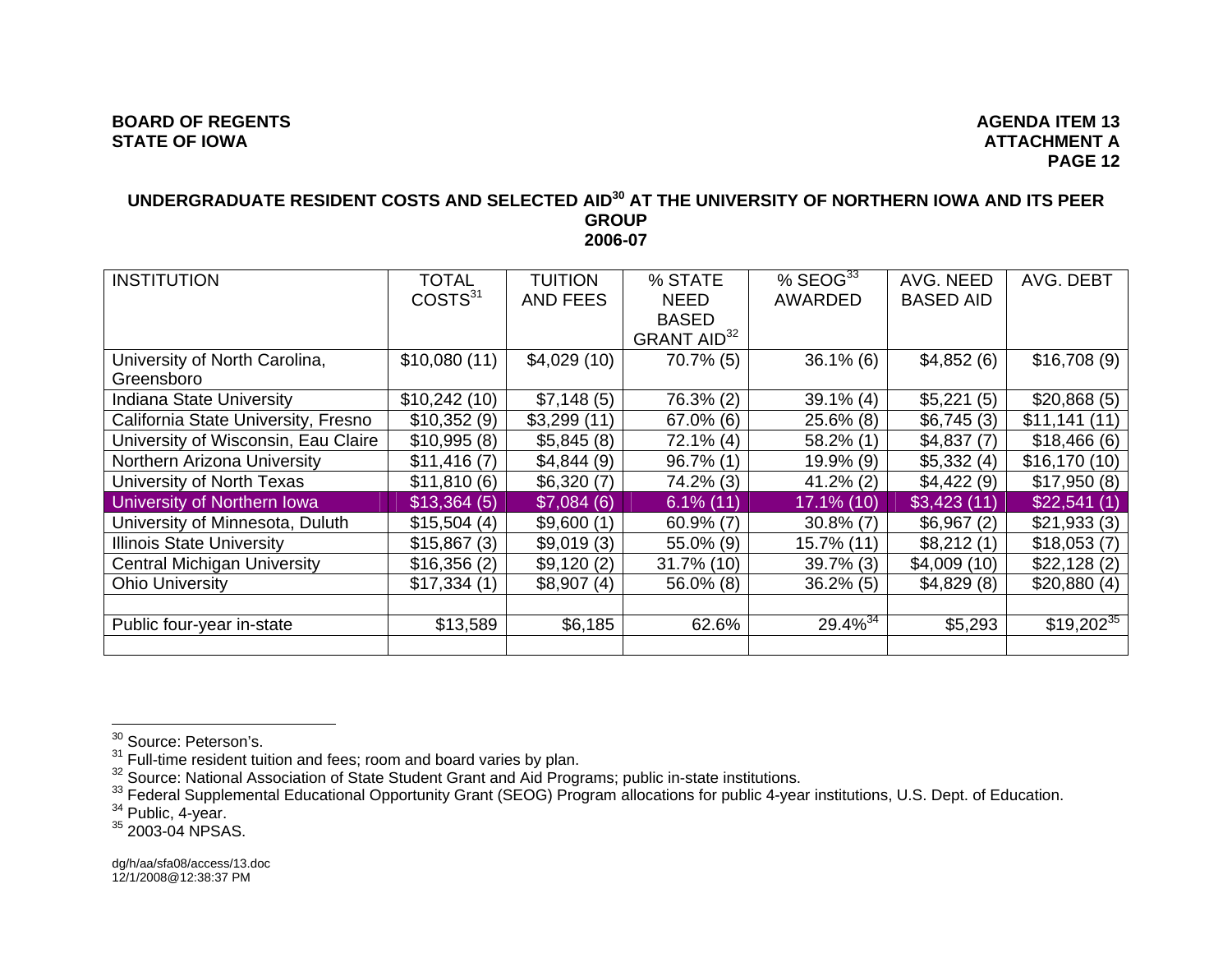# **BOARD OF REGENTS** AGENDA ITEM 13 **STATE OF IOWA**

 **ATTACHMENT BPAGE 13 PAGE 13**



Sources: the College Board and Iowa College Student Aid Commission